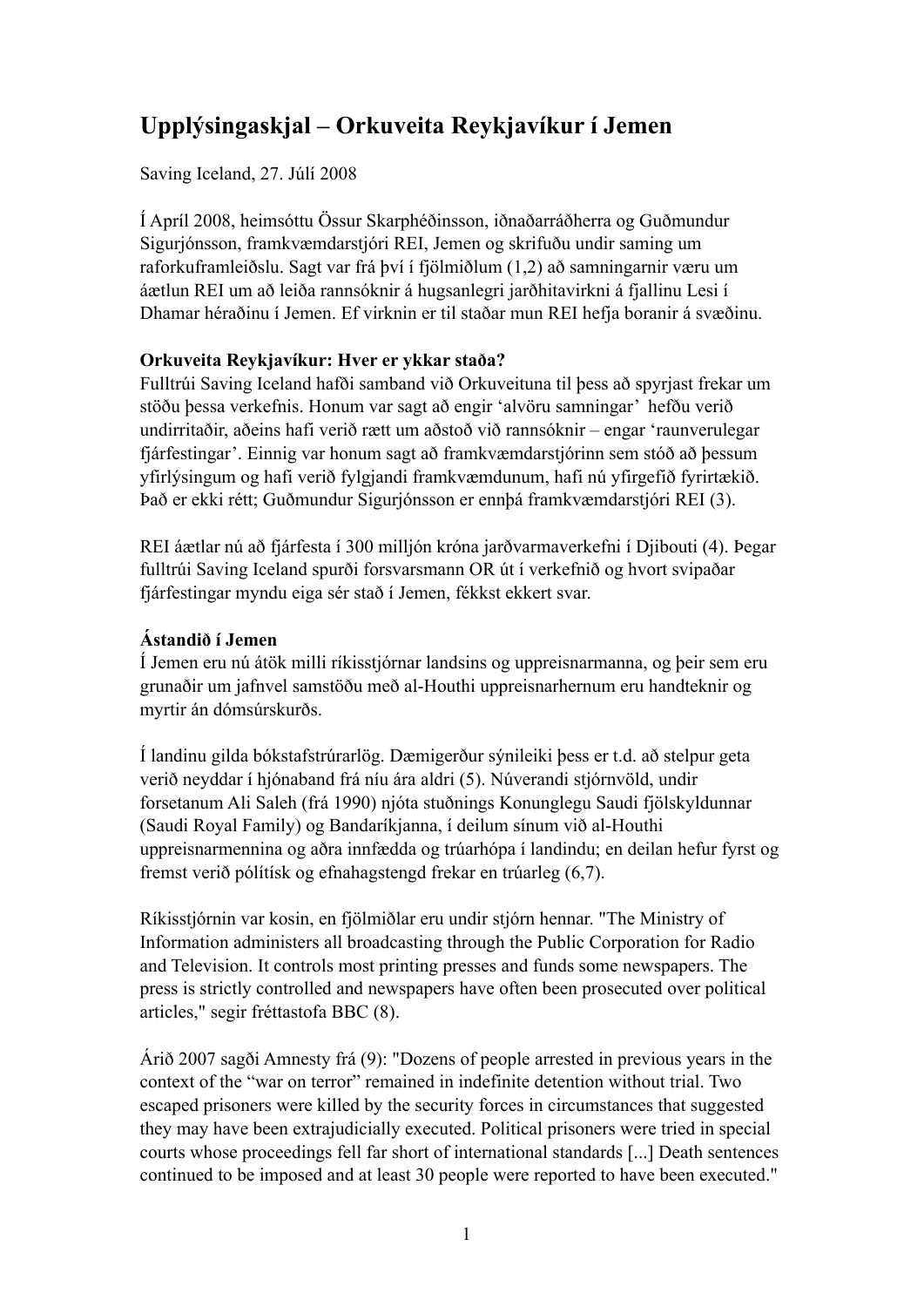Amnesty segir svo frá pyntingu ungs fanga sem var neyddur til að játa á sig sekt og svo tekinn af lífi; auk annara sagna um fanga undir lögaldri. Árið 2005 lögðu Jemenskar öryggissveitir eld að mótmælum flóttafólks fyrir utan skrifstofur UNHCR, þar sem sjö manns létu lífið. Hingað til hafa yfirvöld landsins neitað að rannsaka málið.

#### **Munu fjárfestingarnar raunverulega verða hinum fátæku í hag?**

Einhverjir myndu eflaust halda því fram að það að fjárfesta í Jemen, einu fátækasta ríki Arabaheimsins, og gefa þjóðinni tækifæri tækifæri til að minnka áreiðni sína á olíu, sé gott og blessað.

En Jemen er stórkostlega spillt land þar sem ótrúlegur ójöfnuður ríkir (10, 11). Í stað þess að verða þeim fátæku í hag, er líklegast að hagnaðurinn fari beint í hendur einstaklinga og hópa sem eru í góðvild ríkisstjórnarinnar og forsetans, Ali Saleh þeirra sem REI hyggst starfa með.

Eins kaldhæðnislega og það hljómar hefur sendiherra Jemen í Bandaríkjunum nú auglýst eftir álfyrirtækjum til að koma og fjárfesta í Jemen (12). Síðustu áratugi hafa olíu- og gasauðlindir að mestu verið elítunni til góðs; auk olíufélaganna sem starfa með Jemensku ríkisstjórninni.

Munu nýjar jarðvarmavirkjanir verða þeim fátæku til góðs, eða verður orkan seld til erlendra fjárfesta og auðlindirnar notaðar til að auka hag núverandi valdhafa; sem bera ábyrgð á löngum lista mannréttindabrota?

## **Heimildir**

- 1. Yemen News Agency (2008). Yemen, Icelandic REI sign document to invest in generating electricity by geothermal. http://www.sabanews.net/en/ news151190.htm
- 2. IceNews (208). Electricity agreement signed between Yemen and Iceland. http://www.icenews.is/index.php/2008/04/14/electricity-agreement-signedbetween-yemen-and-iceland/
- 3. Reykjavik Energy Invest website, http://www.rei.is/Aboutus/Management/
- 4. Iceland Review (2008). Dated 16-4-2008. http://www.icelandreview.com/ icelandreview/daily\_news/? cat id=48123&ew 0 a id=304383ew news onlyarea=rightcontent1&ew ne ws\_onlyposition= $23\&cat$  id=48123 $\&equation*$  ew\_23\_a\_id=304383
- 5. Human Rights Watch (2002). World Report Yemen.
- 6. Al-Qadi, M. Search for al-Houthi continues. Yemen Times. http:// yementimes.com/article.shtml?i=763&p=front&a=1 [Accessed July 17th, 2008]
- 7. US Department of State (2007). International Religious Freedom report 2007.
- 8. BBC News (2008). Country Profile: Yemen. http://news.bbc.co.uk/1/hi/world/ middle\_east/country\_profiles/784383.stm [Accessed July 17th, 2008]